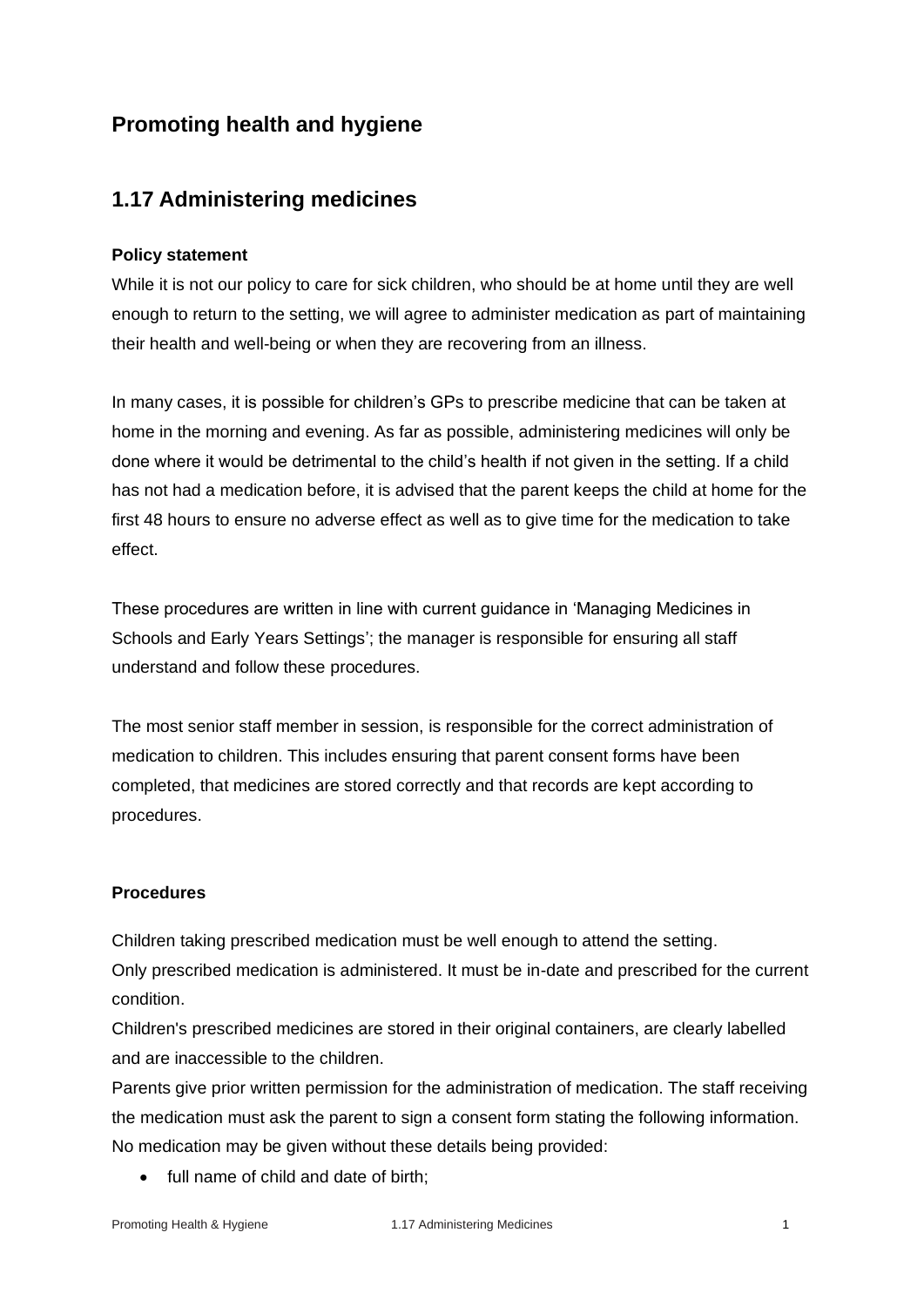- name of medication and strength;
- who prescribed it;
- What the medication is for
- dosage to be given in the setting;
- The date and time of last dose at home
- how the medication should be stored and expiry date;
- any possible side effects that may be expected should be noted; and
- signature, printed name of parent and date.

The administration is recorded accurately each time it is given and is signed by staff. Parents sign the record book to acknowledge the administration of a medicine. The medication record book records:

- name of child;
- name and strength of medication;
- the date and time of dose;
- dose given and method; and is
- signed by key person/manager.

#### *Storage of medicines*

All medication is stored safely in a locked cupboard or refrigerated. Where the cupboard or refrigerator is not used solely for storing medicines, they are kept in a marked plastic box. The child's key person is responsible for ensuring medicine is handed back at the end of the day to the parent.

For some conditions, medication may be kept in the setting. Key persons check that any medication held to administer on an 'as and when required' basis, or on a regular basis, is in date and returns any out-of-date medication back to the parent.

If the administration of prescribed medication requires medical knowledge, individual training is provided for the relevant member of staff by a health professional.

No child may self-administer. Where children are capable of understanding when they need medication, for example with asthma, they should be encouraged to tell their key person what they need. However, this does not replace staff vigilance in knowing and responding when a child requires medication.

## *Children who have long term medical conditions and who may require on ongoing medication*